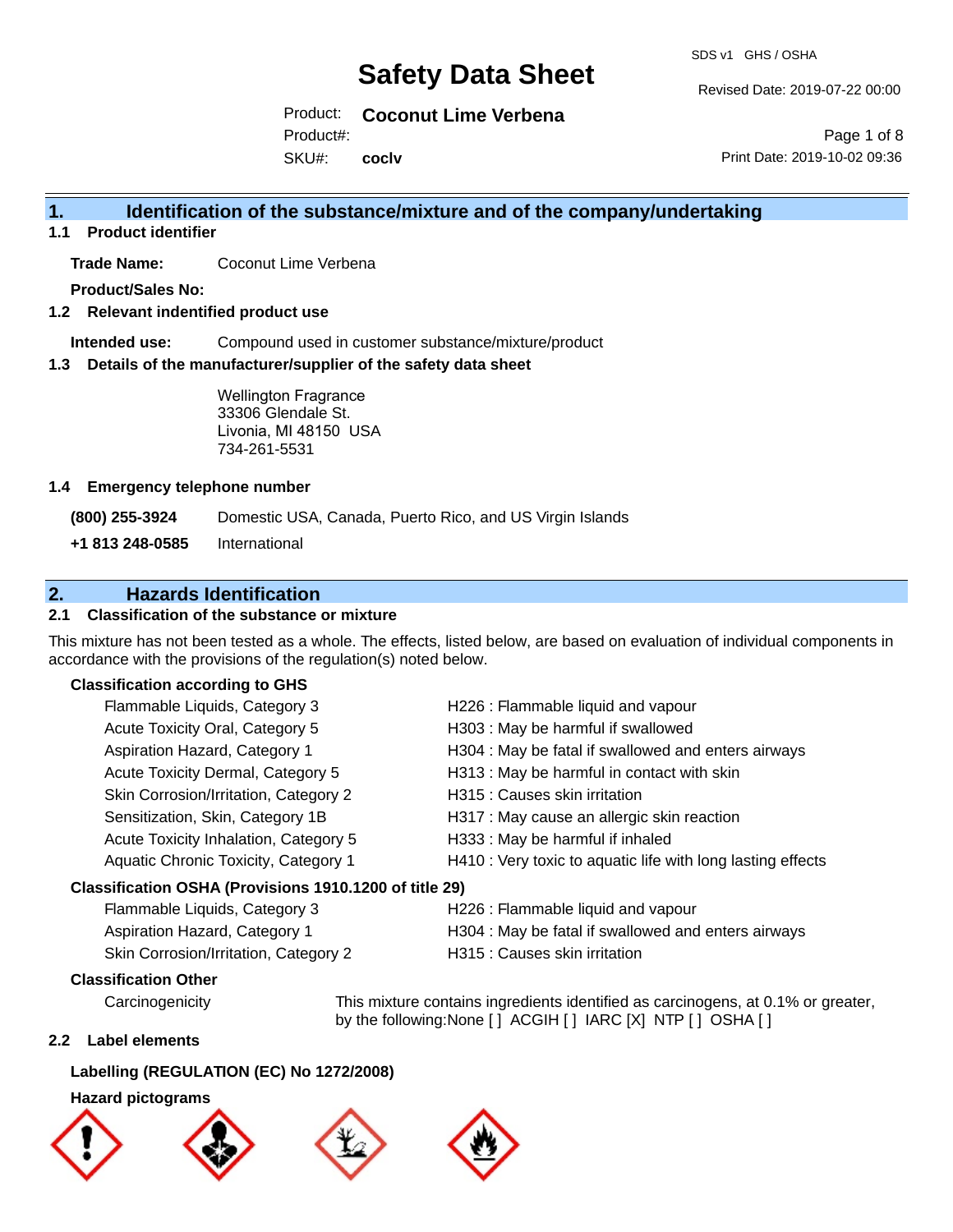Revised Date: 2019-07-22 00:00

Product: **Coconut Lime Verbena** Product#:

SKU#: **coclv**

Page 2 of 8 Print Date: 2019-10-02 09:36

| <b>Signal Word: Danger</b>      |                                                                                                                                       |
|---------------------------------|---------------------------------------------------------------------------------------------------------------------------------------|
| <b>Hazard statments</b>         |                                                                                                                                       |
| H <sub>226</sub>                | Flammable liquid and vapour                                                                                                           |
| H303                            | May be harmful if swallowed                                                                                                           |
| H304                            | May be fatal if swallowed and enters airways                                                                                          |
| H313                            | May be harmful in contact with skin                                                                                                   |
| H315                            | Causes skin irritation                                                                                                                |
| H317                            | May cause an allergic skin reaction                                                                                                   |
| H333                            | May be harmful if inhaled                                                                                                             |
| H410                            | Very toxic to aquatic life with long lasting effects                                                                                  |
| <b>Precautionary Statements</b> |                                                                                                                                       |
| <b>Prevention:</b>              |                                                                                                                                       |
| P233                            | Keep container tightly closed                                                                                                         |
| P235                            | Keep cool                                                                                                                             |
| P240                            | Ground/bond container and receiving equipment                                                                                         |
| P241                            | Use explosion-proof electrical/ventilating/light//equipment                                                                           |
| P242                            | Use only non-sparking tools                                                                                                           |
| P243                            | Take precautionary measures against static discharge                                                                                  |
| P264                            | Wash hands thoroughly after handling                                                                                                  |
| P272                            | Contaminated work clothing should not be allowed out of the workplace                                                                 |
| P273                            | Avoid release to the environment                                                                                                      |
| <b>Response:</b>                |                                                                                                                                       |
| P301 + P310 + P331              | IF SWALLOWED: Immediately call a POISON CENTER or doctor/physician Do NOT<br>induce vomiting                                          |
| P302 + P352                     | IF ON SKIN: Wash with soap and water                                                                                                  |
| $P303 + P361 + P353$            | IF ON SKIN (or hair): Remove/Take off immediately all contaminated clothing Rinse skin<br>with water/shower                           |
| P304 + P312                     | IF INHALED: Call a POISON CENTER or doctor/physician if you feel unwell                                                               |
| P312                            | Call a POISON CENTER or doctor/physician if you feel unwell                                                                           |
| P333 + P313                     | If skin irritation or a rash occurs: Get medical advice/attention                                                                     |
| P352                            | Wash with soap and water                                                                                                              |
| P362                            | Take off contaminated clothing and wash before reuse                                                                                  |
| P363                            | Wash contaminated clothing before reuse                                                                                               |
| P370 + P378                     | In case of fire: Use Carbon dioxide (CO2), Dry chemical, or Foam for extinction. Do not use<br>a direct water jet on burning material |
| P391                            | <b>Collect Spillage</b>                                                                                                               |
| <b>Other Hazards</b><br>2.3     |                                                                                                                                       |

#### **no data available**

# **3. Composition/Information on Ingredients**

### **3.1 Mixtures**

This product is a complex mixture of ingredients, which contains among others the following substance(s), presenting a health or environmental hazard within the meaning of the UN Globally Harmonized System of Classification and Labeling of Chemicals (GHS):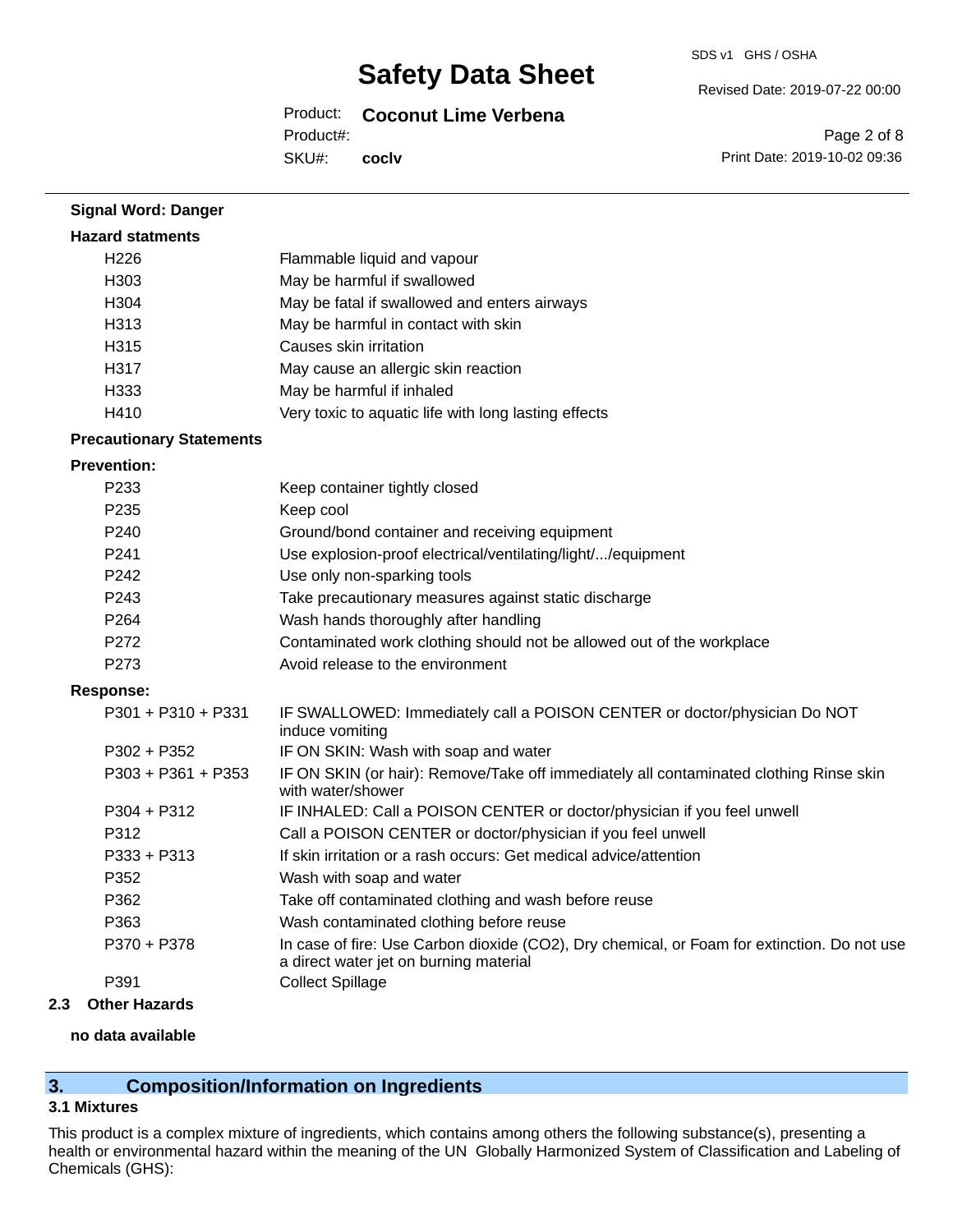SDS v1 GHS / OSHA

Revised Date: 2019-07-22 00:00

## Product: **Coconut Lime Verbena**

Product#:

SKU#: **coclv**

Page 3 of 8 Print Date: 2019-10-02 09:36

| CAS#<br>Ingredient                                                                          | EC#                                | Conc.<br>Range                                           | <b>GHS Classification</b>           |  |  |
|---------------------------------------------------------------------------------------------|------------------------------------|----------------------------------------------------------|-------------------------------------|--|--|
| 5989-27-5                                                                                   | 227-813-5                          | 50 - 60 %                                                | H226; H304; H315; H317; H400; H410  |  |  |
| Limonene                                                                                    |                                    |                                                          |                                     |  |  |
| 84-66-2                                                                                     | 201-550-6                          | $5 - 10%$                                                | H316; H402                          |  |  |
| Diethyl phthalate                                                                           |                                    |                                                          |                                     |  |  |
| 127-91-3                                                                                    | 204-872-5                          | $5 - 10%$                                                | H226; H304; H315; H317; H400; H410  |  |  |
| ß-Pinene                                                                                    |                                    |                                                          |                                     |  |  |
| 115-95-7                                                                                    | 204-116-4                          | $2 - 5%$                                                 | H227; H315; H317; H320; H402        |  |  |
| <b>Linalyl Acetate</b>                                                                      |                                    |                                                          |                                     |  |  |
| 99-85-4                                                                                     | 202-794-6                          | $2 - 5%$                                                 | H226; H303; H304; H316              |  |  |
| gamma-Terpinene                                                                             |                                    |                                                          |                                     |  |  |
| 1222-05-5                                                                                   | 214-946-9                          | $2 - 5%$                                                 | H316; H400; H410                    |  |  |
|                                                                                             | Hexamethylindanopyran              |                                                          |                                     |  |  |
| $80 - 56 - 8$                                                                               | 201-291-9                          | $2 - 5%$                                                 | H226; H302; H304; H315; H317; H400; |  |  |
| pinene                                                                                      |                                    |                                                          | H410                                |  |  |
| 118-58-1                                                                                    | 204-262-9                          | $2 - 5%$                                                 | H303; H317; H320; H401; H412        |  |  |
| <b>Benzyl Salicylate</b>                                                                    |                                    |                                                          |                                     |  |  |
| 78-70-6                                                                                     | 201-134-4                          | $2 - 5%$                                                 | H227; H303; H315; H317; H319; H402  |  |  |
| Linalool                                                                                    |                                    |                                                          |                                     |  |  |
| 65113-99-7                                                                                  | 265-453-0                          | $1 - 2%$                                                 | H316; H319; H401; H411              |  |  |
|                                                                                             | Pentamethylcyclopent-3-ene-butanol |                                                          |                                     |  |  |
| 80-54-6                                                                                     | 201-289-8                          | $1 - 2%$                                                 | H227; H302; H315; H317; H361; H401; |  |  |
|                                                                                             | <b>Butylphenyl Methylpropional</b> |                                                          | H412                                |  |  |
| 104-61-0                                                                                    | 203-219-1                          | $1 - 2%$                                                 | H316                                |  |  |
| gamma-Nonalactone                                                                           |                                    |                                                          |                                     |  |  |
| 123-35-3                                                                                    | 204-622-5                          | $1 - 2%$                                                 | H226; H304; H315; H319; H400; H411  |  |  |
| beta-Myrcene                                                                                |                                    |                                                          |                                     |  |  |
| 1205-17-0                                                                                   | 214-881-6                          | $1 - 2%$                                                 | H303; H317; H361; H401; H411        |  |  |
|                                                                                             |                                    | a-Methyl-1,3-benzodioxole-5-propionaldehyde              |                                     |  |  |
| 5392-40-5                                                                                   | 226-394-6                          | $0.1 - 1.0 %$                                            | H313; H315; H317; H319; H401        |  |  |
| Citral                                                                                      |                                    |                                                          |                                     |  |  |
| 105-87-3                                                                                    | 203-341-5                          | $0.1 - 1.0 %$                                            | H315; H317; H401; H412              |  |  |
| Geranyl Acetate                                                                             |                                    |                                                          |                                     |  |  |
|                                                                                             |                                    | See Section 16 for full text of GHS classification codes |                                     |  |  |
| See Section 16 for full text of GHS classification codes which where not shown in section 2 |                                    |                                                          |                                     |  |  |

Total Hydrocarbon Content (%  $w/w$ ) = 70.12

# **4. First Aid Measures**

# **4.1 Description of first aid measures**

**Inhalation:** Remove from exposure site to fresh air and keep at rest. Obtain medical advice.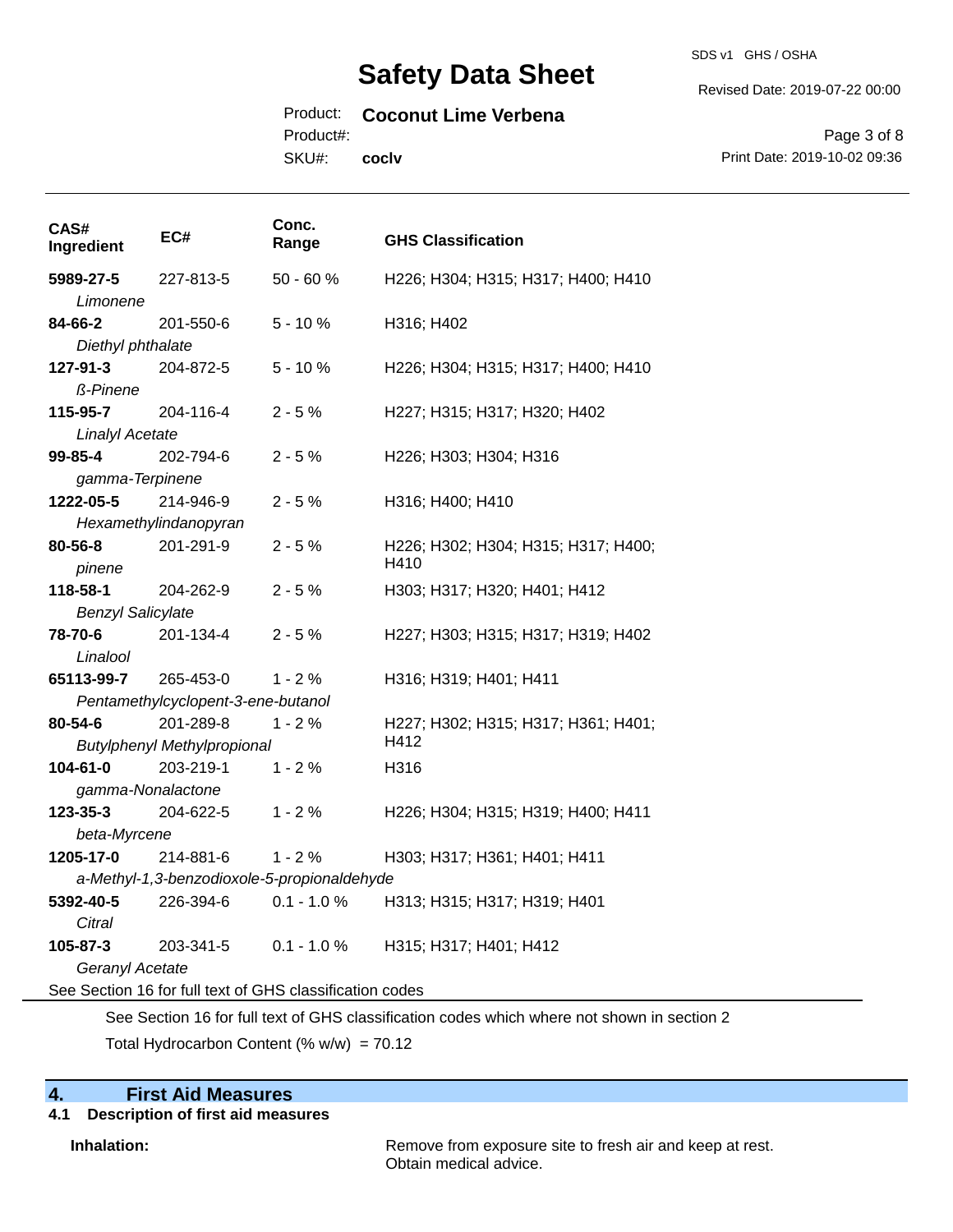SDS v1 GHS / OSHA

|     |                                                                 |           | <b>OUIDLY DULU VIIDDL</b>                                                                                     | Revised Date: 2019-07-22 00:00 |  |  |
|-----|-----------------------------------------------------------------|-----------|---------------------------------------------------------------------------------------------------------------|--------------------------------|--|--|
|     |                                                                 | Product:  | <b>Coconut Lime Verbena</b>                                                                                   |                                |  |  |
|     |                                                                 | Product#: |                                                                                                               | Page 4 of 8                    |  |  |
|     |                                                                 | SKU#:     | cocly                                                                                                         | Print Date: 2019-10-02 09:36   |  |  |
|     | <b>Eye Exposure:</b>                                            |           | Flush immediately with water for at least 15 minutes.<br>Contact physician if symptoms persist.               |                                |  |  |
|     | <b>Skin Exposure:</b>                                           |           | Remove contaminated clothes. Wash thoroughly with water (and soap).<br>Contact physician if symptoms persist. |                                |  |  |
|     | Ingestion:                                                      |           | Rinse mouth with water and obtain medical advice.                                                             |                                |  |  |
|     | 4.2 Most important symptoms and effects, both acute and delayed |           |                                                                                                               |                                |  |  |
|     | <b>Symptoms:</b>                                                |           | no data available                                                                                             |                                |  |  |
|     | <b>Risks:</b>                                                   |           | Refer to Section 2.2 "Hazard Statements"                                                                      |                                |  |  |
|     |                                                                 |           | 4.3 Indication of any immediate medical attention and special treatment needed                                |                                |  |  |
|     | Treatment:                                                      |           | Refer to Section 2.2 "Response"                                                                               |                                |  |  |
| 5.  | <b>Fire-Fighting measures</b>                                   |           |                                                                                                               |                                |  |  |
| 5.1 | <b>Extinguishing media</b>                                      |           |                                                                                                               |                                |  |  |
|     | Suitable:                                                       |           | Carbon dioxide (CO2), Dry chemical, Foam                                                                      |                                |  |  |
|     | <b>Unsuitable</b>                                               |           | Do not use a direct water jet on burning material                                                             |                                |  |  |
| 5.2 | Special hazards arising from the substance or mixture           |           |                                                                                                               |                                |  |  |
|     | During fire fighting:<br>5.3 Advice for firefighters            |           | Water may be ineffective                                                                                      |                                |  |  |
|     | <b>Further information:</b>                                     |           | Standard procedure for chemical fires                                                                         |                                |  |  |
|     |                                                                 |           |                                                                                                               |                                |  |  |

### **6. Accidental Release Measures**

#### **6.1 Personal precautions, protective equipment and emergency procedures**

Avoid inhalation and contact with skin and eyes. A self-contained breathing apparatus is recommended in case of a major spill.

#### **6.2 Environmental precautions**

Keep away from drains, soil, and surface and groundwater.

### **6.3 Methods and materials for containment and cleaning up**

Clean up spillage promptly. Remove ignition sources. Provide adequate ventilation. Avoid excessive inhalation of vapors. Gross spillages should be contained by use of sand or inert powder and disposed of according to the local regulations.

#### **6.4 Reference to other sections**

Not Applicable

## **7. Handling and Storage**

#### **7.1 Precautions for safe handling**

Apply according to good manufacturing and industrial hygiene practices with proper ventilation. Do not drink, eat or smoke while handling. Respect good personal hygiene.

#### **7.2 Conditions for safe storage, including any incompatibilities**

Store in a cool, dry and ventilated area away from heat sources and protected from light in tightly closed original container. Avoid uncoated metal container. Keep air contact to a minimum.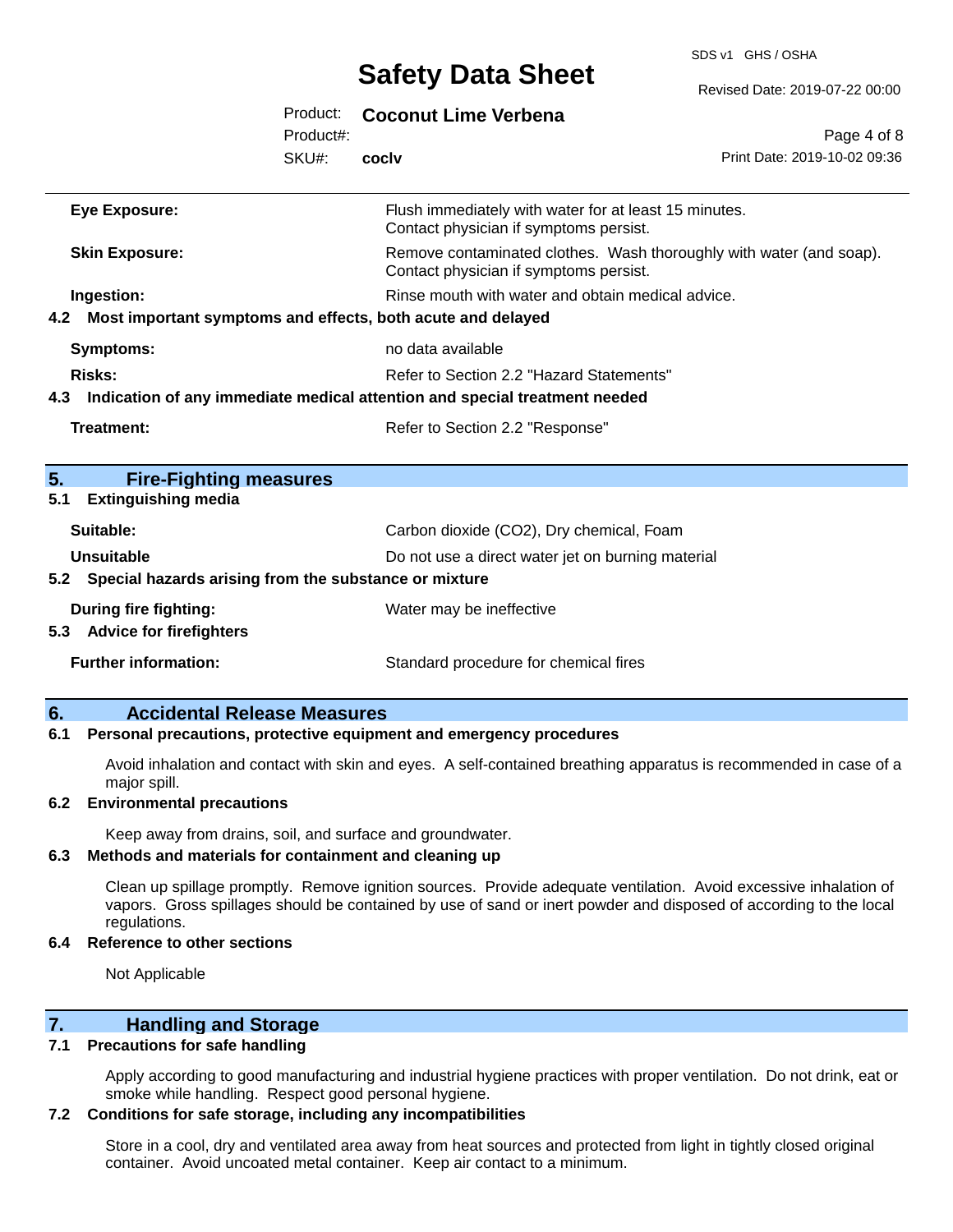Revised Date: 2019-07-22 00:00

Product: **Coconut Lime Verbena**

Product#:

SKU#: **coclv**

Page 5 of 8 Print Date: 2019-10-02 09:36

## **7.3 Specific end uses**

No information available

# **8. Exposure Controls/Personal Protection**

## **8.1 Control parameters**

| <b>Exposure Limits:</b>        |                   |                                                                                                                                          |              |         |                           |             |                         |  |
|--------------------------------|-------------------|------------------------------------------------------------------------------------------------------------------------------------------|--------------|---------|---------------------------|-------------|-------------------------|--|
| <b>Component</b>               |                   |                                                                                                                                          | <b>ACGIH</b> | TWA ppm | ACGIH<br>STEL ppm TWA ppm | <b>OSHA</b> | <b>OSHA</b><br>STEL ppm |  |
| 84-66-2                        | Diethyl phthalate |                                                                                                                                          |              | 5       |                           |             |                         |  |
| 80-56-8                        | pinene            |                                                                                                                                          |              | 20      |                           |             |                         |  |
| $127 - 91 - 3$                 | <b>ß-Pinene</b>   |                                                                                                                                          |              | 20      |                           |             |                         |  |
| <b>Engineering Controls:</b>   |                   | Use local exhaust as needed.<br>8.2 Exposure controls - Personal protective equipment                                                    |              |         |                           |             |                         |  |
| Eye protection:                |                   | Tightly sealed goggles, face shield, or safety glasses with brow guards and side shields, etc.<br>as may be appropriate for the exposure |              |         |                           |             |                         |  |
| <b>Respiratory protection:</b> |                   | Avoid excessive inhalation of concentrated vapors. Apply local ventilation where appropriate.                                            |              |         |                           |             |                         |  |
| <b>Skin protection:</b>        |                   | Avoid Skin contact. Use chemically resistant gloves as needed.                                                                           |              |         |                           |             |                         |  |

# **9. Physical and Chemical Properties**

## **9.1 Information on basic physical and chemical properties**

| Appearance:                  | Liquid               |
|------------------------------|----------------------|
| Odor:                        | Conforms to Standard |
| Color:                       | Yellow (G8-9)        |
| Viscosity:                   | Liquid               |
| <b>Freezing Point:</b>       | Not determined       |
| <b>Boiling Point:</b>        | Not determined       |
| <b>Melting Point:</b>        | Not determined       |
| <b>Flashpoint (CCCFP):</b>   | 125 F (51.67 C)      |
| <b>Auto flammability:</b>    | Not determined       |
| <b>Explosive Properties:</b> | None Expected        |
| <b>Oxidizing properties:</b> | None Expected        |
| Vapor Pressure (mmHg@20 C):  | 0.7607               |
| %VOC:                        | 0.76                 |
| Specific Gravity @ 25 C:     | 0.8860               |
| Density @ 25 C:              | 0.8830               |
| Refractive Index @ 20 C:     | 1.4780               |
| Soluble in:                  | Oil                  |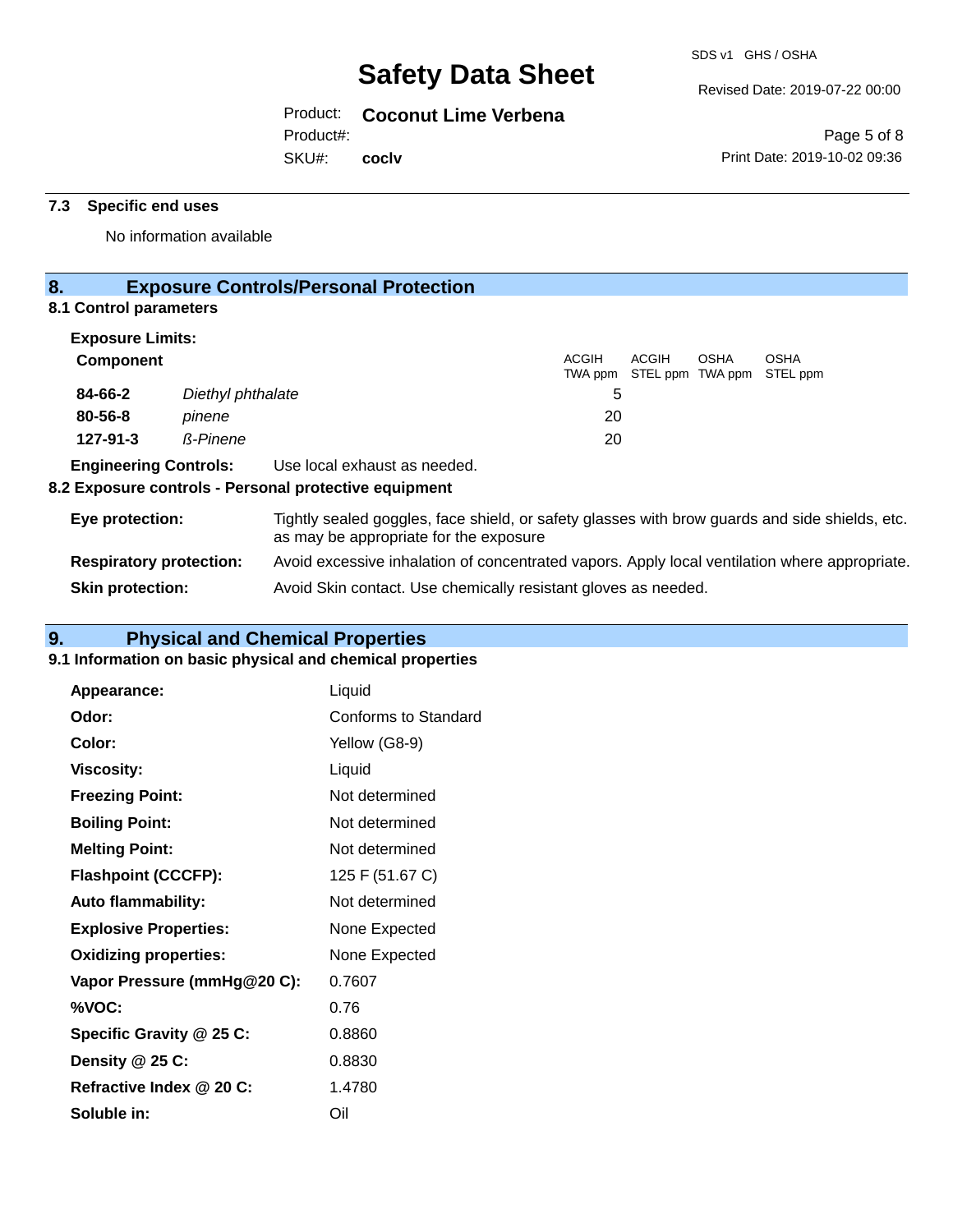Revised Date: 2019-07-22 00:00

Product: **Coconut Lime Verbena**

Product#:

SKU#: **coclv**

Page 6 of 8 Print Date: 2019-10-02 09:36

# **10. Stability and Reactivity**

| 10.1 Reactivity                         | None                                               |
|-----------------------------------------|----------------------------------------------------|
| <b>10.2 Chemical stability</b>          | Stable                                             |
| 10.3 Possibility of hazardous reactions | None known                                         |
| 10.4 Conditions to avoid                | None known                                         |
| 10.5 Incompatible materials             | Strong oxidizing agents, strong acids, and alkalis |
| 10.6 Hazardous decomposition products   | None known                                         |

## **11. Toxicological Information**

# **11.1 Toxicological Effects**

Acute Toxicity Estimates (ATEs) based on the individual Ingredient Toxicity Data utilizing the "Additivity Formula"

| Acute toxicity - Oral - (Rat) mg/kg                | (LD50: 4259.3549) May be harmful if swallowed            |
|----------------------------------------------------|----------------------------------------------------------|
| Acute toxicity - Dermal - (Rabbit) mg/kg           | (LD50: 2688.2677) May be harmful in contact with skin    |
| Acute toxicity - Inhalation - (Rat) mg/L/4hr       | (LD50: 21.3322) May be harmful if inhaled                |
| <b>Skin corrosion / irritation</b>                 | May be harmful if inhaled                                |
| Serious eye damage / irritation                    | Not classified - the classification criteria are not met |
| <b>Respiratory sensitization</b>                   | Not classified - the classification criteria are not met |
| <b>Skin sensitization</b>                          | May cause an allergic skin reaction                      |
| <b>Germ cell mutagenicity</b>                      | Not classified - the classification criteria are not met |
| Carcinogenicity                                    | Not classified - the classification criteria are not met |
| <b>Reproductive toxicity</b>                       | Not classified - the classification criteria are not met |
| Specific target organ toxicity - single exposure   | Not classified - the classification criteria are not met |
| Specific target organ toxicity - repeated exposure | Not classified - the classification criteria are not met |
| <b>Aspiration hazard</b>                           | May be fatal if swallowed and enters airways             |

# **12. Ecological Information**

|  | <b>12.1 Toxicity</b> |
|--|----------------------|
|--|----------------------|

| <b>Acute acquatic toxicity</b>     | Not classified - the classification criteria are not met |
|------------------------------------|----------------------------------------------------------|
| <b>Chronic acquatic toxicity</b>   | Very toxic to aquatic life with long lasting effects     |
| <b>Toxicity Data on soil</b>       | no data available                                        |
| <b>Toxicity on other organisms</b> | no data available                                        |
|                                    |                                                          |
| 12.2 Persistence and degradability | no data available                                        |
| 12.3 Bioaccumulative potential     | no data available                                        |
| 12.4 Mobility in soil              | no data available                                        |
| 12.5 Other adverse effects         | no data available                                        |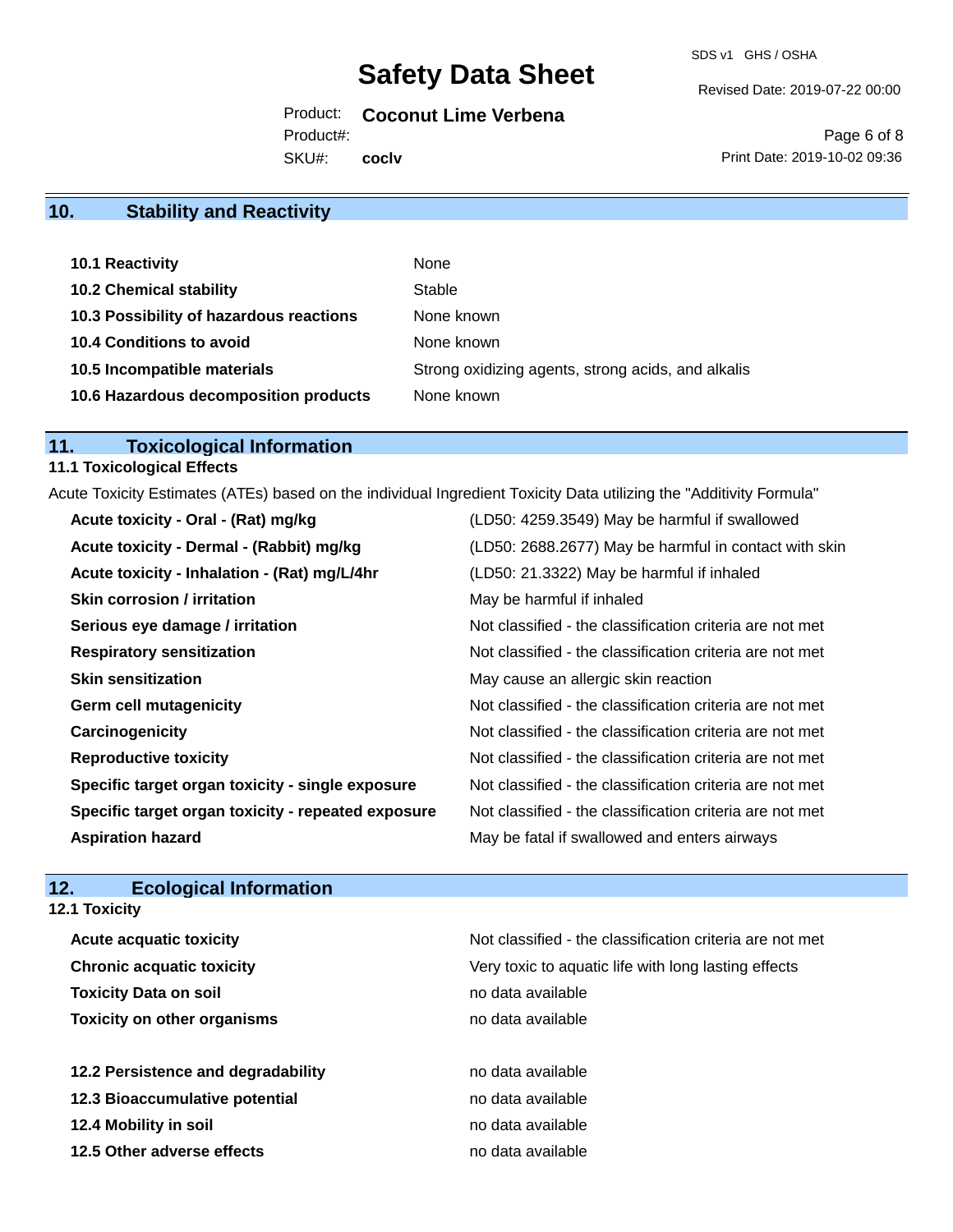Revised Date: 2019-07-22 00:00

Product: **Coconut Lime Verbena** SKU#: Product#: **coclv**

Page 7 of 8 Print Date: 2019-10-02 09:36

## **13. Disposal Conditions**

#### **13.1 Waste treatment methods**

Do not allow product to reach sewage systems. Dispose of in accordance with all local and national regulations. Send to a licensed waste management company.The product should not be allowed to enter drains, water courses or the soil. Do not contaminate ponds, waterways or ditches with chemical or used container.

## **14. Transport Information**

| <b>Marine Pollutant</b>                                       | Yes. Ingredient of greatest environmental impact:<br>5989-27-5: (50 - 60 %) : Limonene |                                     |                   |                  |               |
|---------------------------------------------------------------|----------------------------------------------------------------------------------------|-------------------------------------|-------------------|------------------|---------------|
| <b>Regulator</b>                                              |                                                                                        | <b>Class</b>                        | <b>Pack Group</b> | <b>Sub Risk</b>  | UN-nr.        |
| U.S. DOT (Non-Bulk)                                           |                                                                                        | Not Regulated - Not Dangerous Goods |                   |                  |               |
| <b>Chemicals NOI</b>                                          |                                                                                        |                                     |                   |                  |               |
| <b>ADR/RID (International Road/Rail)</b>                      |                                                                                        |                                     |                   |                  |               |
| <b>Environmentally Hazardous</b><br>Substance, Liquid, n.o.s. |                                                                                        | 9                                   | Ш                 |                  | <b>UN3082</b> |
| <b>IATA (Air Cargo)</b>                                       |                                                                                        |                                     |                   |                  |               |
| <b>Perfumery Products</b>                                     |                                                                                        | 3                                   | Ш                 | Flammable Liquid | UN1266        |
| <b>Environmentally Hazardous</b><br>Substance, Liquid, n.o.s. |                                                                                        | 9                                   | $\mathbf{III}$    |                  | <b>UN3082</b> |
| IMDG (Sea)                                                    |                                                                                        |                                     |                   |                  |               |
| <b>Perfumery Products</b>                                     |                                                                                        | 3                                   | Ш                 | Flammable Liquid | UN1266        |
| <b>Environmentally Hazardous</b><br>Substance, Liquid, n.o.s. |                                                                                        | 9                                   | Ш                 |                  | <b>UN3082</b> |

## **15. Regulatory Information**

| <b>TSCA (Toxic Substance Control Act)</b> | All components of the substance/mixture are listed or exempt |
|-------------------------------------------|--------------------------------------------------------------|
| 40 CFR(EPCRA, SARA, CERCLA and CAA)       | This product contains the following components:              |
| $201 - 550 - 6$ 5 - 10 %                  | Diethyl phthalate                                            |
|                                           |                                                              |
| <b>California Proposition 65 Warning</b>  | This product contains the following components:              |
| 123-35-3(NF 204-622-5 1 - 2 %             | beta-Myrcene (Natural Source)                                |
|                                           |                                                              |
|                                           | 100.00% of the components are listed or exempt.              |
|                                           |                                                              |

## **16. Other Information**

### **GHS H-Statements referred to under section 3 and not listed in section 2**

H227 : Combustible liquid H302 : Harmful if swallowed

- 
- H319 : Causes serious eye irritation et al. (a) H320 : Causes eye irritation
- H316 : Causes mild skin irritation **H317** : May cause an allergic skin reaction